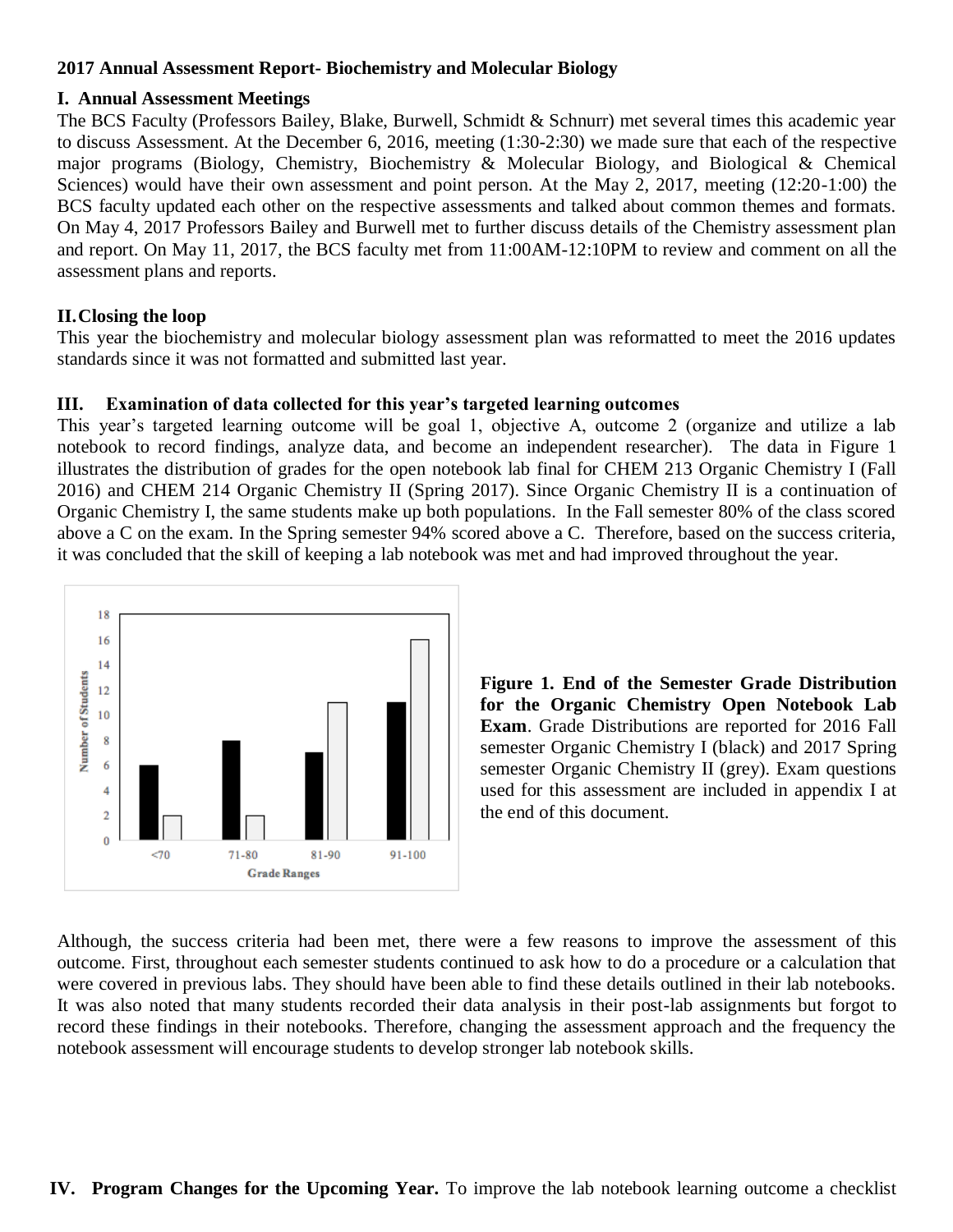will be constructed and given to students at the beginning of the semester in both Organic Chemistry and Biochemistry to ensure they do not forget to write down essential details and protocols. This checklist will also be utilized as another measurable outcome to quickly assess and provide feedback on lab notebooks throughout the entire semester. Next year, assessment of a student's ability to organize and utilize a lab notebook will include both the open notebook lab exam performance and performance on random notebook checks. This assessment will be analyzed using a new population of students entering Organic Chemistry (CHEM 213L and CHEM 214L) and students enrolled in Biochemistry (CHEM 323L) which were the students analyzed in Figure 1.

**V. Action Plan for the Upcoming Year** This year's targeted learning outcome will be Goal 1, Objective B, Outcome 2 (Organize and utilize a lab notebook to record findings, analyze data, and become an independent researcher). This outcome is highlighted below. Lindsay Burwell will oversee designing the new measurable outcome (checklist), collecting, and analyzing data from both the lab **notebook exam and random lab notebook checks** after both semesters.

| Goal 1: Provide students with background knowledge and technical skills needed for the biochemical sciences.           |                                                                                                                                     |                                                                                                                                                    |                                                              |                                                                                                                                                                      |                         |  |  |
|------------------------------------------------------------------------------------------------------------------------|-------------------------------------------------------------------------------------------------------------------------------------|----------------------------------------------------------------------------------------------------------------------------------------------------|--------------------------------------------------------------|----------------------------------------------------------------------------------------------------------------------------------------------------------------------|-------------------------|--|--|
| <i><b>Objective</b></i>                                                                                                | <b>Outcome</b>                                                                                                                      | <b>Measure</b>                                                                                                                                     | <b>Measurement</b><br><b>Tool</b>                            | <b>Success</b><br><i>Criteria</i>                                                                                                                                    | Data<br><b>Location</b> |  |  |
| B. Students will have a<br>foundation in the<br>technological skills<br>used in biochemistry<br>and molecular biology. | 2. Organize and<br>maintain a lab<br>notebook to<br>record findings,<br>analyze data,<br>and become an<br>independent<br>researcher | Open Lab<br>Notebook Exams<br>(CHEM 213L,<br>CHEM 214L,<br><b>CHEM 323L)</b><br>Lab Notebook<br>Checklist (CHEM<br>213L, CHEM 214<br>L, CHEM 323L) | Answer Keys<br>to open lab<br>notebook<br>exams<br>Checklist | overall<br>student<br>proficiency<br>will be<br>considered<br>met if $70%$<br>of the<br>students<br>demonstrate<br>a passing<br>grade on the<br>assessed<br>activity | Faculty<br>Files        |  |  |

# **V. The Updated Assessment Plan**

The assessment plan was updated this year to match the format outlined in 2016.